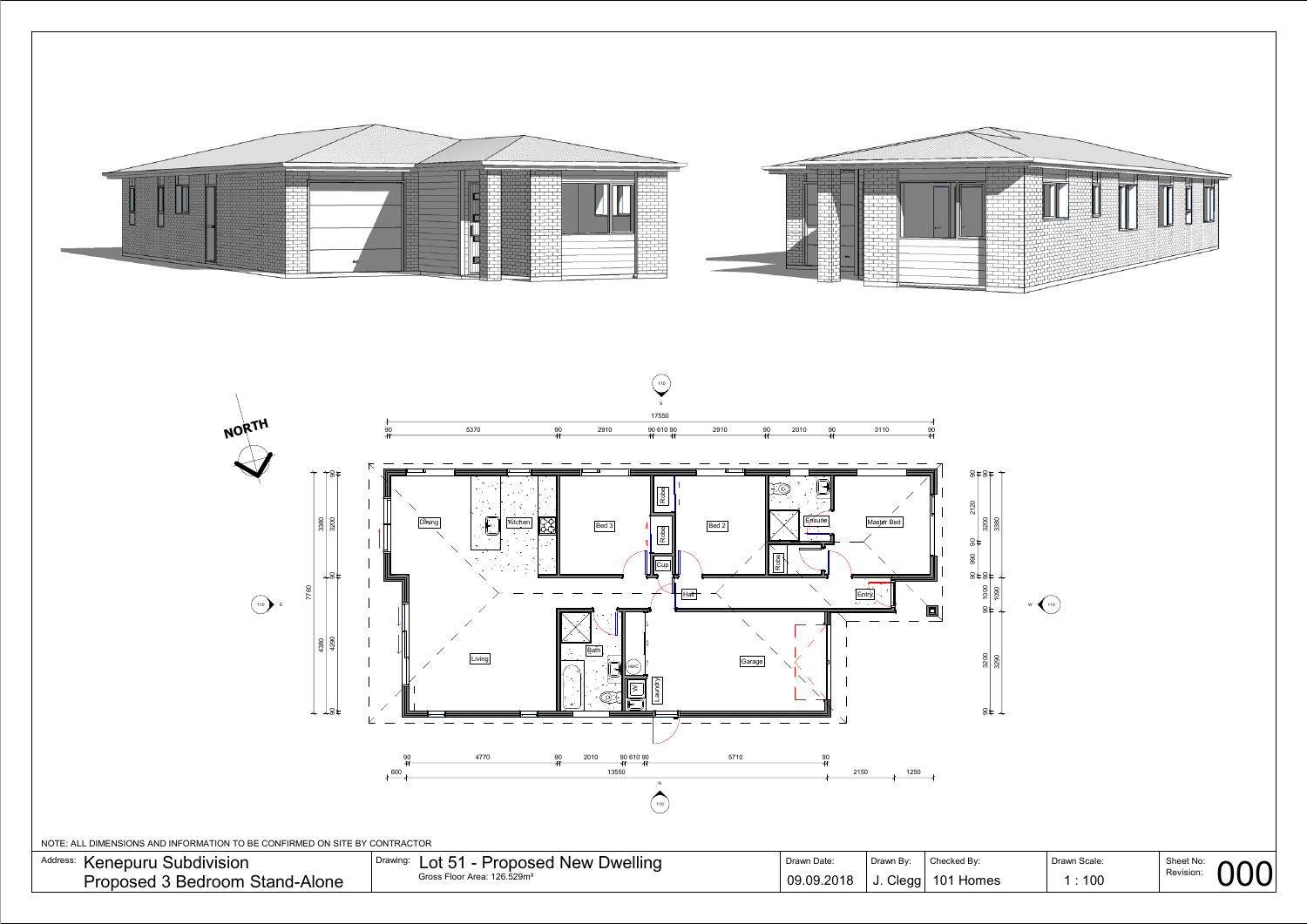

NOTE: ALL DIMENSIONS AND INFORMATION TO BE CONFIRMED ON SITE BY CONTRACTOR

| Address:<br>↑ Kenepuru Subdivision | Site Plan<br>Drawing:<br>$\bigcap$ $\bigcap$ $\bigcap$<br>ー) | Drawn Date | rawn Bv |           |      | Sheet No: |
|------------------------------------|--------------------------------------------------------------|------------|---------|-----------|------|-----------|
| Proposed 3 Bedroom Stand-Alone     |                                                              | 09.09.2018 | Clegg   | 101 Homes | :100 | Revision: |

| 3۷.  | Drawn Scale:  | Sheet No: |  |
|------|---------------|-----------|--|
| omes | $1 \cdot 100$ | Revision: |  |



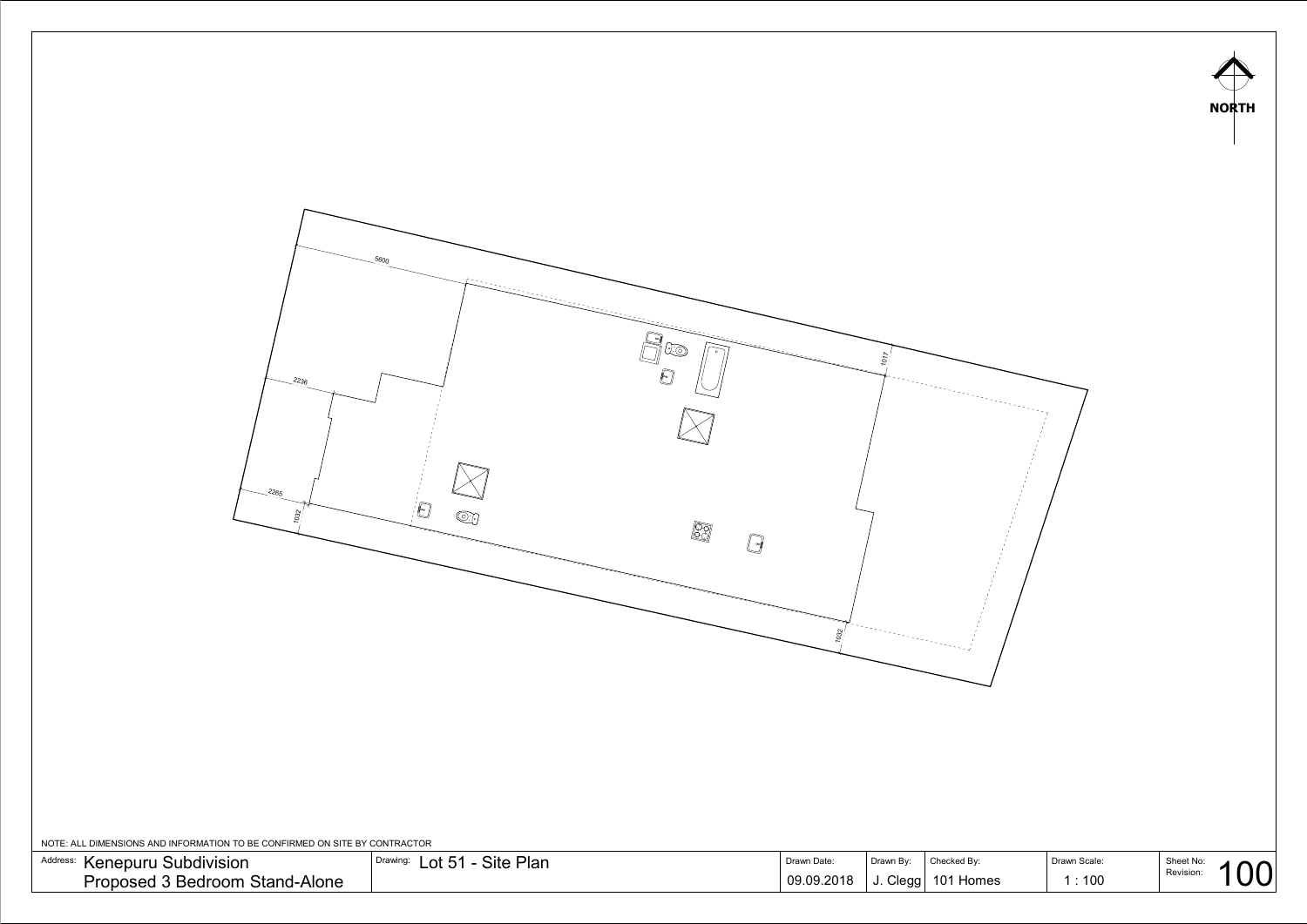|     | Drawn Scale: | Sheet No: | Л |  |
|-----|--------------|-----------|---|--|
| nes | $\div$ 100   | Revision: |   |  |

<span id="page-2-0"></span>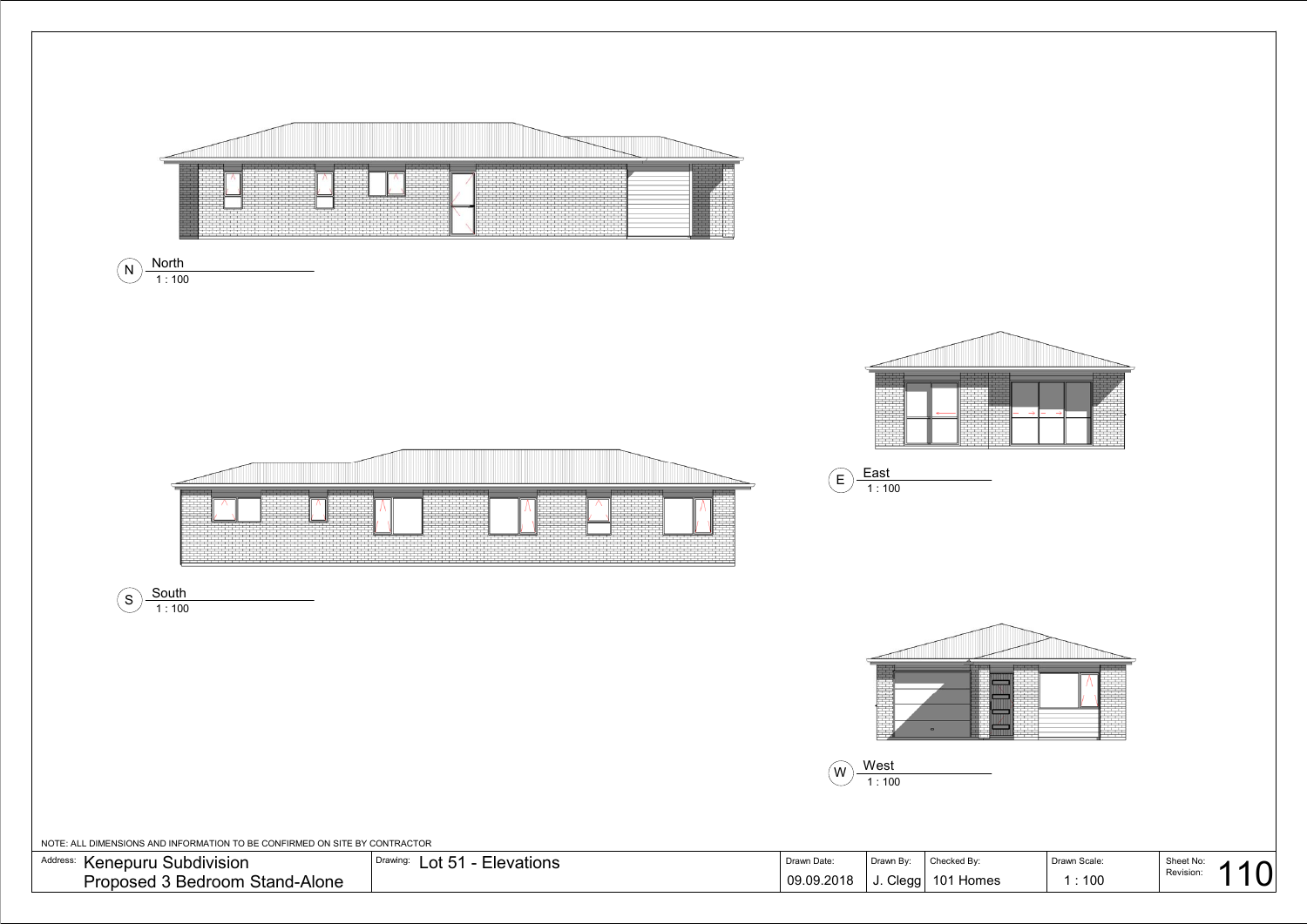

NOTE: ALL DIMENSIONS AND INFORMATION TO BE CONFIRMED ON SITE BY CONTRACTOR

| Address:<br>Subdivision<br>Kenepuru  | Roof Plan<br>$\mathsf{nt}$ 51<br>Drawing: | Drawn Date | Checked By<br>Drawn By: | <b>Drawn Scale:</b> | $Ch$ oot No $\cdot$ |
|--------------------------------------|-------------------------------------------|------------|-------------------------|---------------------|---------------------|
| Proposed<br>l 3 Bedroom Stand-Alone_ |                                           | 09.09.2018 | Cleaal<br>101 Homes     | : 100               | Revision.           |

| nes | Drawn Scale:<br>1:100 | Sheet No:<br>Revision: |  |
|-----|-----------------------|------------------------|--|
|     |                       |                        |  |